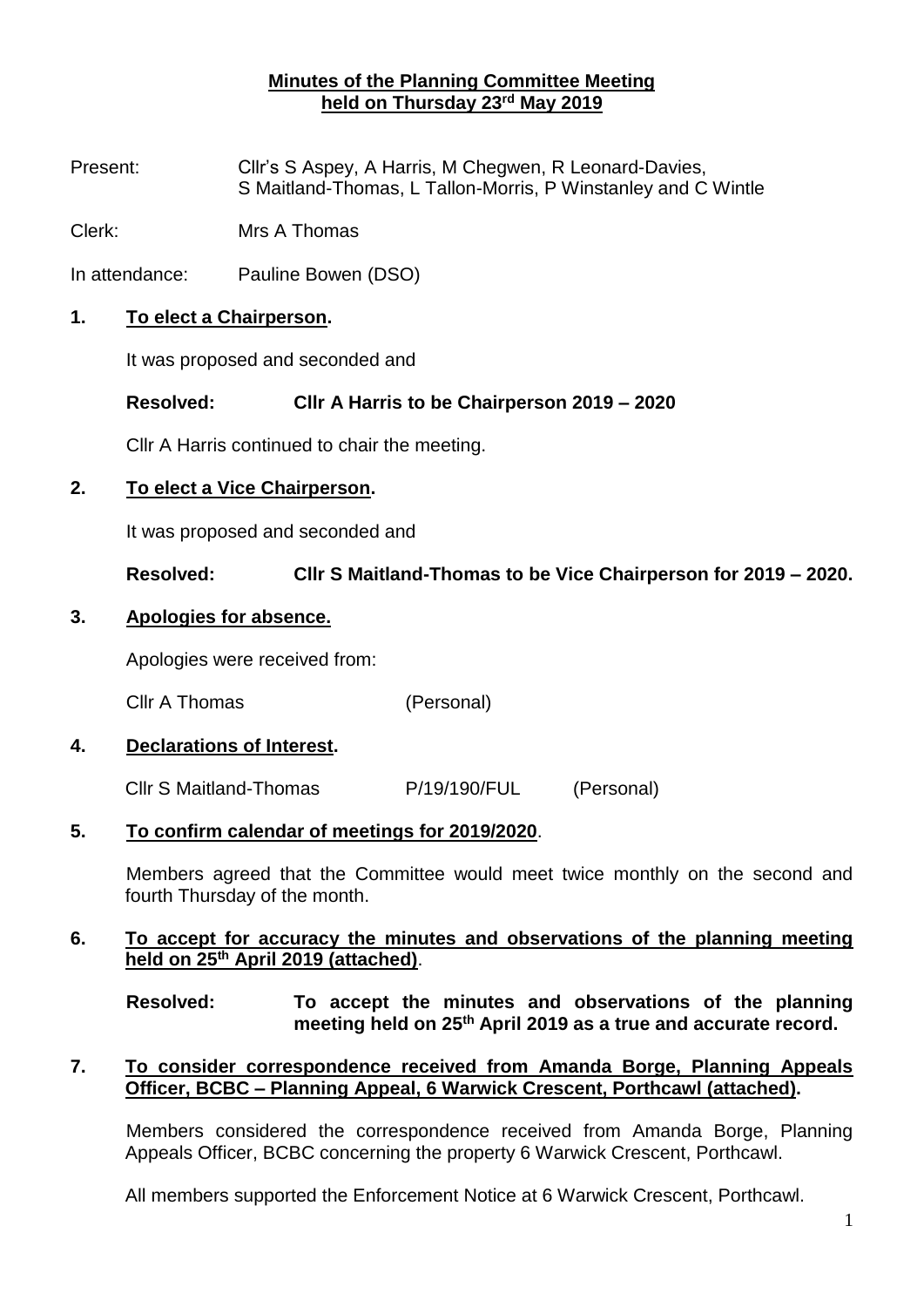**Resolved: To note for information.**

# **8. To consider planning applications as presented on 23rd May 2019 (attached).** As attached.

# **9. Clerks Report**

Nothing to report.

*The meeting concluded at 9.05pm*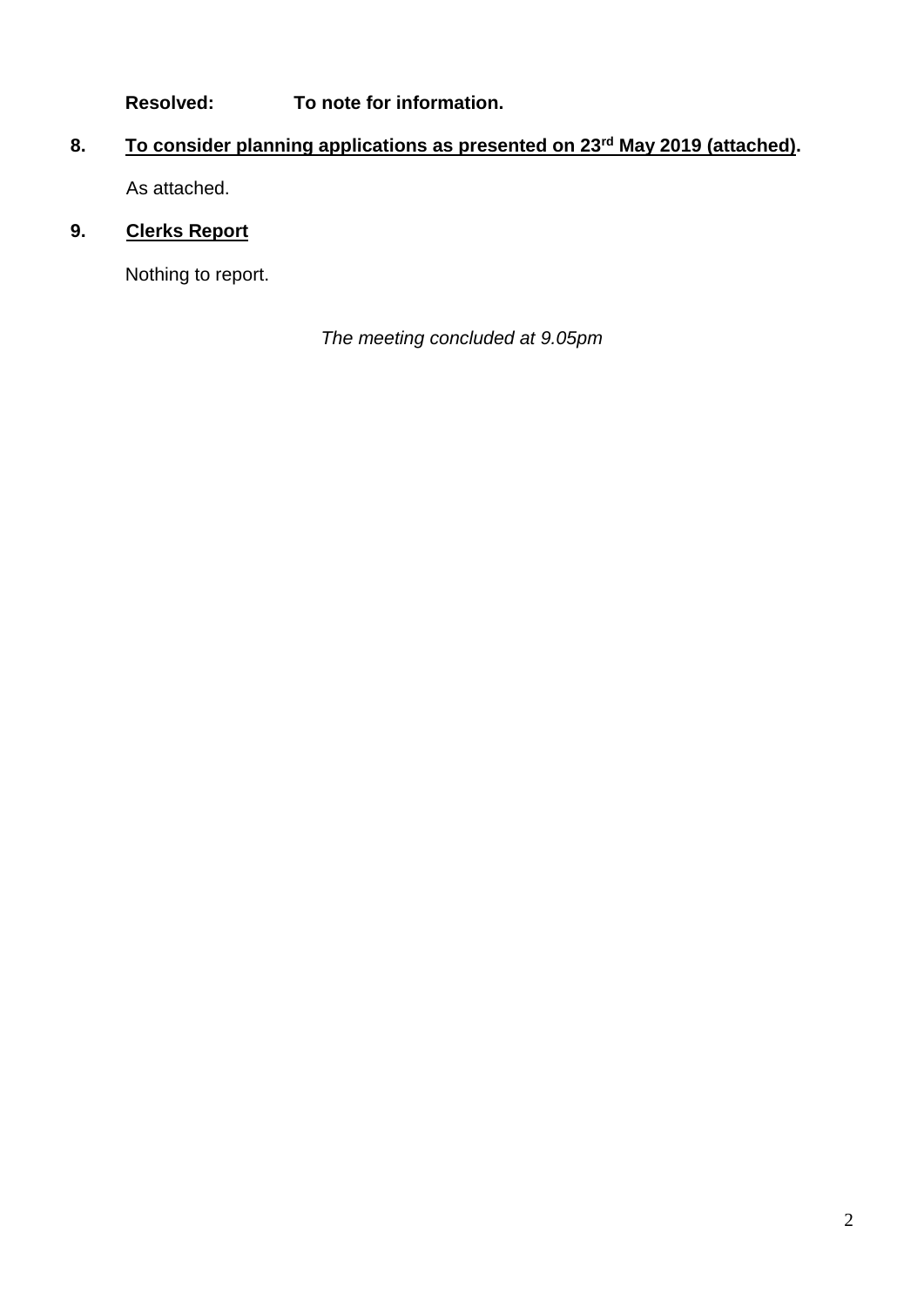# Porthcawl Town Council



# PLANNING APPLICATIONS FOR CONSIDERATION BY THE PLANNING COMMITTEE 23<sup>rd</sup> May 2019

| <b>APPLICATION</b>                                          | <b>COMMENTS</b>                              |
|-------------------------------------------------------------|----------------------------------------------|
| P/19/248/FUL                                                |                                              |
|                                                             |                                              |
| Mrs K Winch                                                 | <b>No Objection</b>                          |
| 11 Newton Nottage Road                                      |                                              |
| Porthcawl                                                   |                                              |
|                                                             |                                              |
| Replacement store extension to rear garden.                 |                                              |
| P/19/251/FUL                                                |                                              |
|                                                             |                                              |
| Mr A Olding                                                 | <b>No Objection</b>                          |
| The Shieling                                                |                                              |
| Doddridge Way                                               |                                              |
| Porthcawl                                                   |                                              |
|                                                             |                                              |
| Remove black plastic boarding on boundary wall and          |                                              |
| replace with blockwork rendered to match existing           |                                              |
| precast concrete copings.                                   |                                              |
| P/19/267/FUL                                                |                                              |
|                                                             |                                              |
| Mr S James                                                  | <b>No Objection</b>                          |
| 8 Chestnut Drive                                            |                                              |
| Porthcawl                                                   |                                              |
|                                                             |                                              |
| Sun room to rear.                                           |                                              |
| P/19/261/FUL                                                |                                              |
|                                                             |                                              |
| Mr M Aubrey                                                 | <b>No Objection</b>                          |
| 41 West Road                                                |                                              |
| Porthcawl                                                   | <b>Observation:</b> Loss of symmetry, change |
|                                                             | to street scene.                             |
| Single storey flat roof rear extension, hip to gable roof   |                                              |
| alteration and rear dormer extension to roof.               |                                              |
| P/19/293/FUL                                                |                                              |
|                                                             |                                              |
| Mr & Mrs Williams                                           | <b>No Objection</b>                          |
| 31a Newton Nottage Road                                     |                                              |
| Porthcawl                                                   |                                              |
|                                                             |                                              |
| Change use from retail to residential with part demolition, |                                              |
| remodelling and first floor extension.                      |                                              |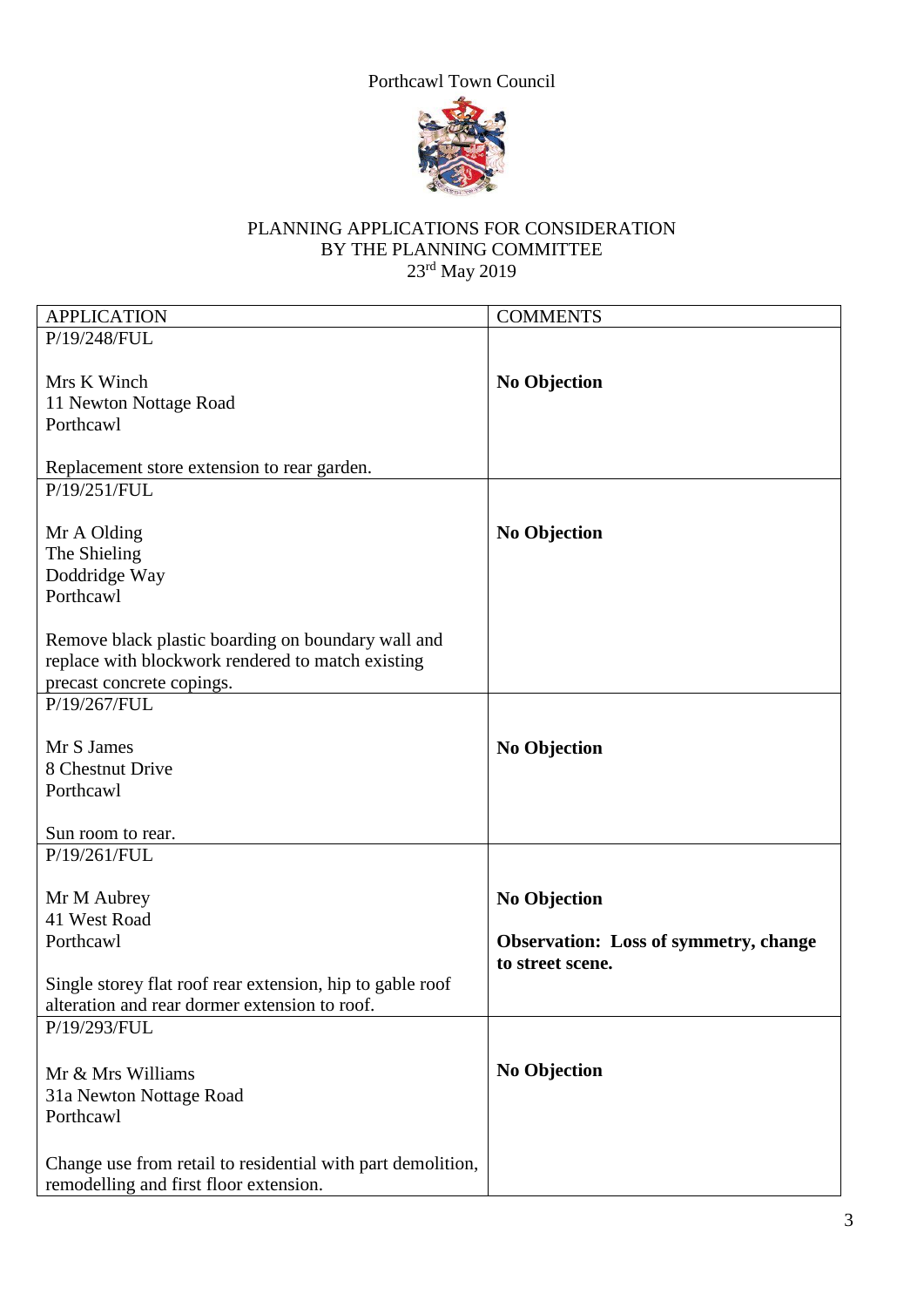| P/19/190/FUL                                              |                     |
|-----------------------------------------------------------|---------------------|
|                                                           |                     |
| G D Property & Development                                | <b>No Objection</b> |
| Heritage Hotel<br>24 Mary Street                          |                     |
| Porthcawl                                                 |                     |
|                                                           |                     |
| Removal of existing rear external staircase; construct a  |                     |
| rear ground floor extension and rear toilet/shower        |                     |
| extension to ground floor (amended description and plans  |                     |
| received $1-5-19$ )                                       |                     |
| P/19/245/FUL                                              |                     |
|                                                           |                     |
| Mrs C Mullarkey                                           | <b>No Objection</b> |
| 1a Eithen Place                                           |                     |
| Porthcawl                                                 |                     |
| Demolish existing concrete balcony and construct new      |                     |
| modern style balcony with glass panels.                   |                     |
| P/19/284/FUL                                              |                     |
|                                                           |                     |
| Mr R Williams                                             | <b>No Objection</b> |
| 5 Penylan Avenue                                          |                     |
| Porthcawl                                                 |                     |
|                                                           |                     |
| Remove existing outbuilding and construct two storey      |                     |
| rear extension.                                           |                     |
| P/19/297/FUL                                              |                     |
| Mr N Evans                                                | <b>No Objection</b> |
| 15 Brian Crescent                                         |                     |
| Porthcawl                                                 |                     |
|                                                           |                     |
| Proposed loft conversion with side and rear roof          |                     |
| extensions.                                               |                     |
| T/19/5/CON                                                |                     |
|                                                           |                     |
| Mrs H Protheroe                                           | <b>No Objection</b> |
| 17 Clevis Lane                                            |                     |
| Porthcawl                                                 |                     |
| Fell group of Elm trees to ground level and treat stumps. |                     |
| P/19/308/FUL                                              |                     |
|                                                           |                     |
| Ms R Maynard                                              | <b>No Objection</b> |
| 6 Blundell Avenue                                         |                     |
| Porthcawl                                                 |                     |
|                                                           |                     |
| Convert roof space into bedroom to include dormer to      |                     |
| rear & velux to front elevations.                         |                     |